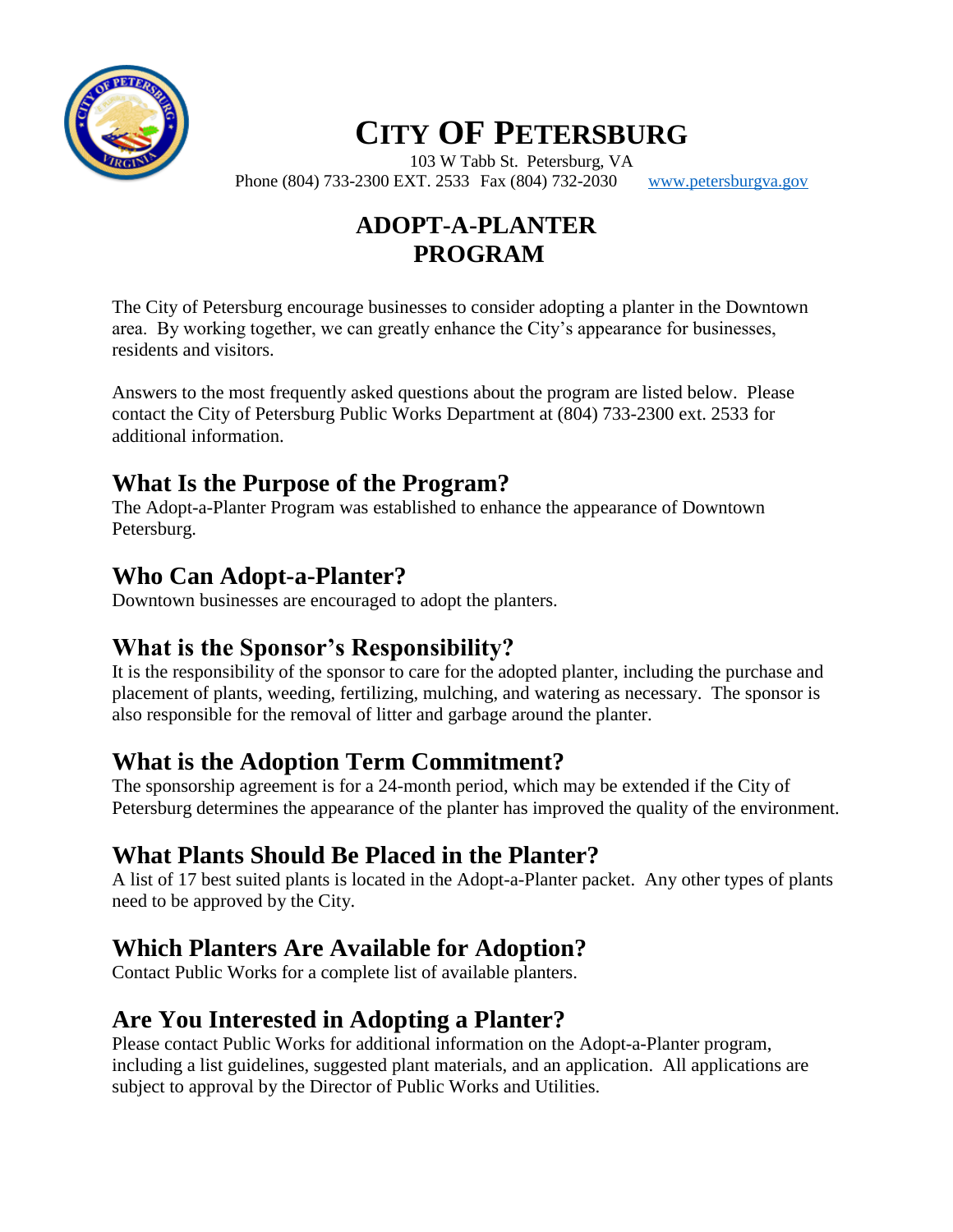

Phone (804) 733-2300 EXT. 2533 Fax (804) 732-2030 [www.petersburgva.gov](http://www.petersburgva.gov/)

103 W Tabb St. Petersburg, VA

The City of Petersburg Adopt-a-Planter Program establishes a partnership between businesses and the City of Petersburg, by working together in the efforts to beautify, protect and improve the City's aesthetics.

### **SPONSOR DUTIES AND RESPONSIBILITIES**

Through an adoption, Sponsors have the responsibility of purchasing, installing and maintaining plant and landscaping materials in the planter as stipulated in the agreement between the Sponsor and the City of Petersburg according to the following guidelines:

- 1. Only Sponsors approved by the City may Adopt-a-Planter. Participants must have an approved application on file through the City of Petersburg. Businesses can adopt up to two (2) planters per business to be placed in front of their business. Each application is subject to an approval process; acceptance is not guaranteed.
- 2. Planter Sponsors will enter into an agreement with the City of Petersburg for a 24-month period. This period may be extended if the appearance of the planter has improved the quality of the environment as determined by the City. If the planter does not meet approval, the City reserves the right to terminate Planter Sponsorship and remove the planter.
- 3. Planter Sponsors commit to maintaining the planter so the contents are consistently attractive throughout all seasons of the year. Maintenance responsibilities include: weeding the adopted planter, cleaning up garbage and litter around the adopted planter, watering the planter weekly and more during extreme summer heat, and removing green waste such as leaves and weeds.
- 4. Planter Sponsors are responsible for providing adult supervision for participants who are seventeen (17) and under.
- 5. Planter Sponsors are responsible for ensuring all guidelines are followed in the maintenance of the planter.
- 6. If the Planter Sponsor makes any changes, such as: address, telephone number, and/or contact person, it is his/her responsibility to notify the City of Petersburg, in a timely manner, with the updated information.
- 7. If the Planter Sponsor is no longer able to maintain the Planter, it is his/her responsibility to notify the Public Works Department, in a timely manner, with the updated information.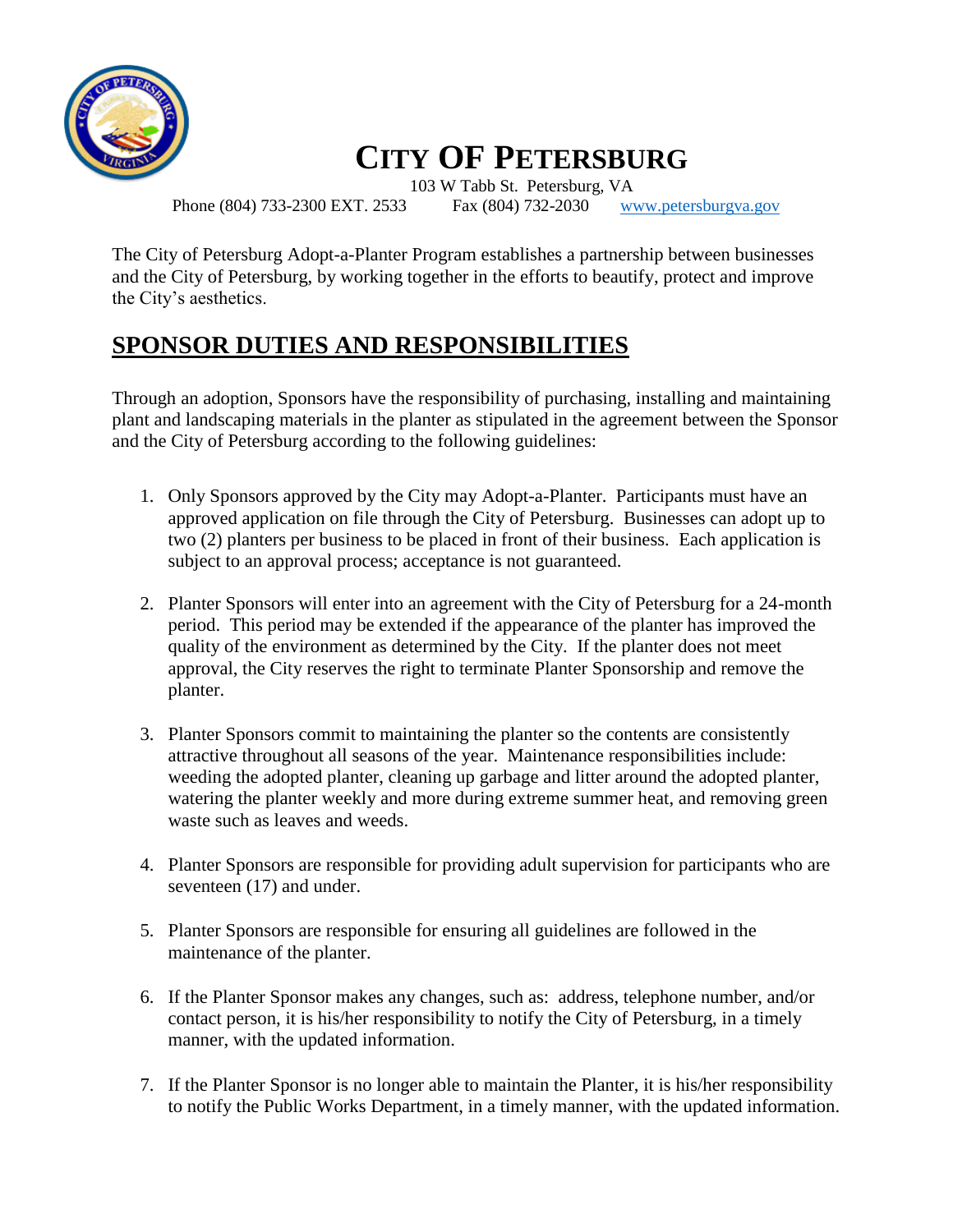

103 W Tabb St. Petersburg, VA Phone (804) 733-2300 EXT. 2533 Fax (804) 732-2030 [www.petersburgva.gov](http://www.petersburgva.gov/)

### **CITY OF PETERSBURG DUTIES AND RESPONSIBILITIES**

- 1. The City of Petersburg shall be responsible for placing planters within the City Right of Way in the Downtown Area and throughout the city after Sponsor agreements are executed.
- 2. The City of Petersburg shall be responsible for removing planters that are not being maintained by Sponsors in accordance with the Adopt-a-Planter Agreement.
- 3. The city of Petersburg shall be responsible for removing planters that have been severely damaged or vandalized, and when possible repair or replace the planter. Adopters will be notified by the City of Petersburg prior to removal that their planter will be removed.
- 4. The City of Petersburg will provide the "fill dirt" (not topsoil) for the planters.

The safety of all Sponsors and Helpers working on planters is very important to all parties and it is highly recommended the safety precautions listed below be observed.

#### **SAFETY**

- Sponsors should have water and a safety kit available at all times.
- Participants should wear appropriate clothing, i.e., bright clothes and hard-soled shoes.
- Where possible, work should be performed from a minimum of two (2) feet from the pavement. Work is not to be performed from the road surface.
- Horseplay is strictly forbidden.
- Maintenance of planters should be performed only during daylight hours.
- The Planter Sponsor shall have a copy of all the information, telephone numbers and safety guidelines provided to all participants.

#### **CITY CONTACT**

Janell D. Sinclair, Acting Administrative Services Manager (804) 733-2300 ext. 2533 [jsinclair@petersburg-va.org](mailto:jsinclair@petersburg-va.org)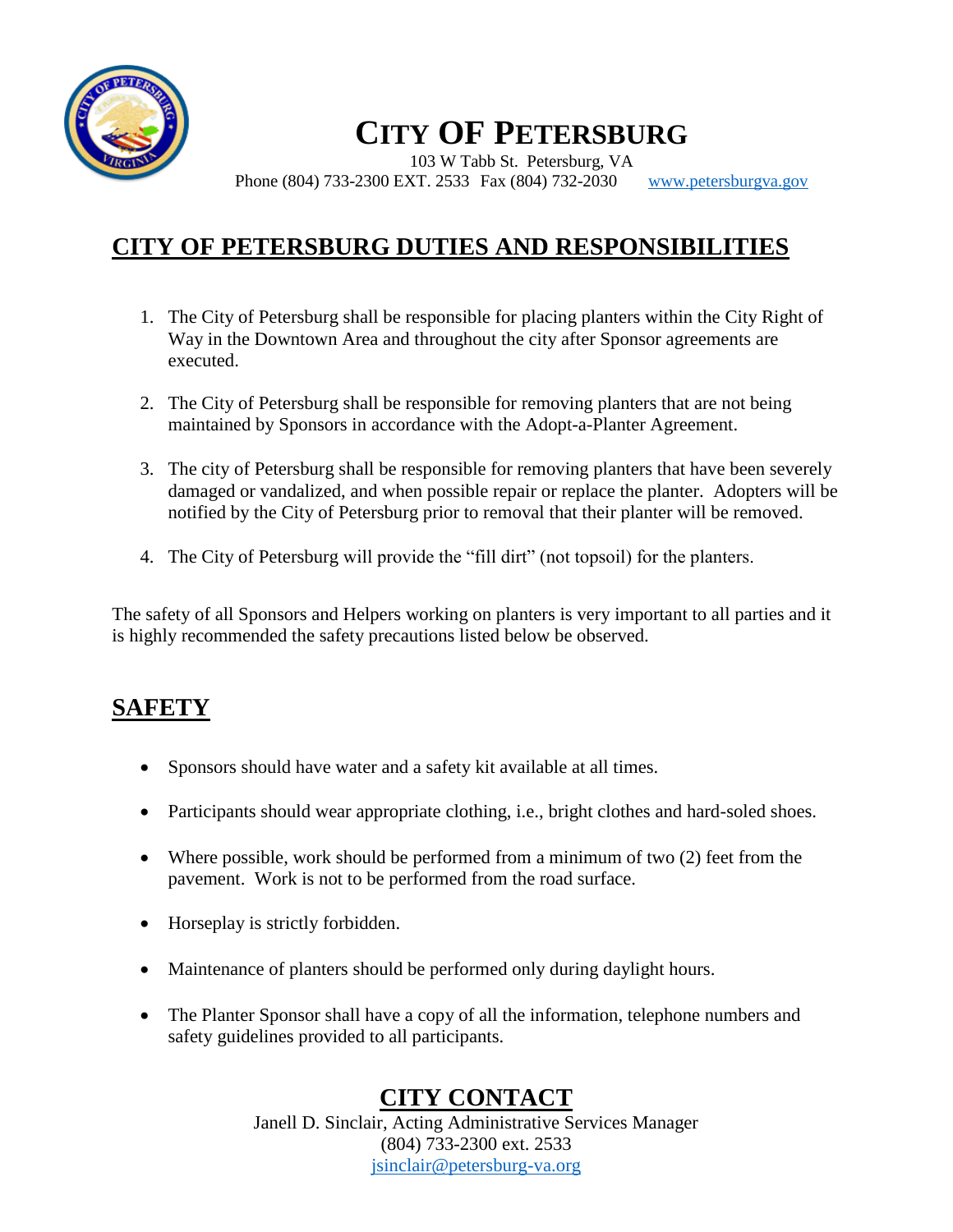

103 W Tabb St. Petersburg, VA Phone (804) 733-2300 EXT. 2533 Fax (804) 732-2030 [www.petersburgva.gov](http://www.petersburgva.gov/)

#### **ADOPT-A-PLANTER PROGRAM**

#### **SUGGESTED PLANT MATERIALS**

| <b>FULL SUN</b>      | <b>PARTIAL SUN</b>   | <b>SHADY</b>     | <b>FALL/WINTER</b>        |
|----------------------|----------------------|------------------|---------------------------|
| Ageratum             | Ageratum             | <b>Browallia</b> | Pansies                   |
| <b>Begonias</b>      | Begonias             | Coleus           | Violas                    |
| Coleus               | Coleus               | Impatiens        | Ornamental Cabbage        |
| <b>Dusty Miller</b>  | <b>Dusty Miller</b>  | <b>Spikes</b>    | Cyclamen                  |
| Forget-Me-Nots       | Forget-Me-Nots       | Torenia          | Snapdragon                |
| Marigolds            | Pansies              |                  | <b>Ornamental Grasses</b> |
| Pansies              | Salvia               |                  |                           |
| Petunias             | <b>Spikes</b>        |                  |                           |
| Rudbeckia            | <b>Sweet Allysum</b> |                  |                           |
| Salvia               |                      |                  |                           |
| Snapdragons          |                      |                  |                           |
| <b>Spikes</b>        |                      |                  |                           |
| <b>Sweet Allysum</b> |                      |                  |                           |
| Zinnia               |                      |                  |                           |

\*It is always a good idea to read the container tag or ask a nursery professional to make sure your selections are appropriate for your planting conditions.\*